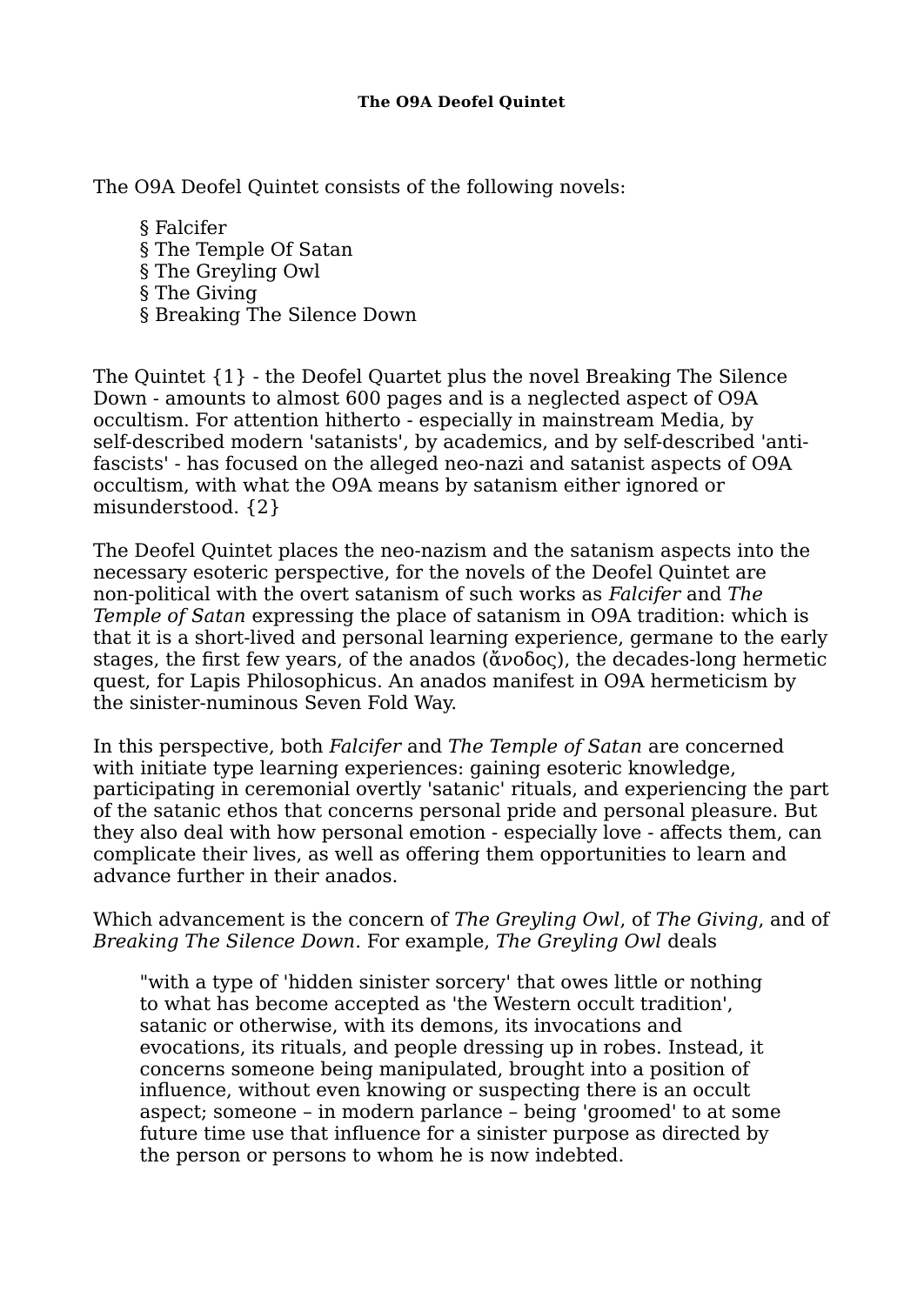That is, there is a revealing of how the O9A often operates, and has operated, in the real world; and how O9A people are often secretive, with their occult connections, and their interest in the sinister, unknown to colleagues and friends. The title itself gives a clue, for the word greyling is used in reference to Hipparchia Semele (commonly referred to as the Grayling), a type of butterfly found in Britain and one which is 'a master of disguise and can mysteriously disappear as soon as it lands, perfectly camouflaged'. Hence the title seems to, esoterically, suggest the pairing of the 'mistress of disguise' (Fiona) with 'the owl' (Mickleman) and which working together will enable sinister deeds to be done, most possibly by Mickleman (under the guidance of Fiona) influencing or recruiting people from within his natural academic environment." {3}

The novel titled *The Giving* concerns preparations for a rural ancestral tradition which involves no satanic or witchcraft ceremonies in which words are declaimed, and when the ancestral ceremony called 'the giving' occurs toward the end of the book - it simply involves the folk of a village assembling by an altar covered with fruit, food and casks of beer, who then take their bound human sacrifice toward a bonfire around which the village folk dance, sing and shout. *The Giving* like *The Greyling Owl* has a strong female character, Lianna, who is adept at manipulating men, only more so than Fiona in *The Greyling Owl*. An adept manipulation which the real-world tests Lianna sets the potential male human sacrifice, and her potential chosen mate, reveal and which tests are not understood as tests by either man.

The novel *Breaking The Silence Down* concerns the sometimes complicated relationship between three women, and is a paean to Western 'Faustian' culture, to Sapphic love, to matriarchy, and of how in the sinister-numinous esoteric tradition, both pre-O9A and O9A, women were and are important and indeed vital, as the following extract from that novel reveals.

"Blissful, they returned to their home. The rain ceased with their arrival and in the subdued light in the now cramped sitting room of their bungalow, Rachael sat at her piano to transform herself and the night. Diane listened and watched, entranced. Rachael's playing created a new world and a new woman, and Diane watched this strange woman create from the instrument of wood, steel and tone a universe of beauty, ecstasy and light.

Bach, Beethoven – it made no difference what or for how long she played. But, as it always had since that night, Beethoven's Opus 111 fascinated her with feelings, visions, and stupendous, worldcreating thought. It imbued her with insight, and a love that wanted to envelope Rachael and consume her.

It was pleasure and pain to watch Rachael transform herself through the act of her playing into a goddess she would die for. No reason touched her while she listened. There was, she knew, no greater life than this, no greater feeling and she wanted to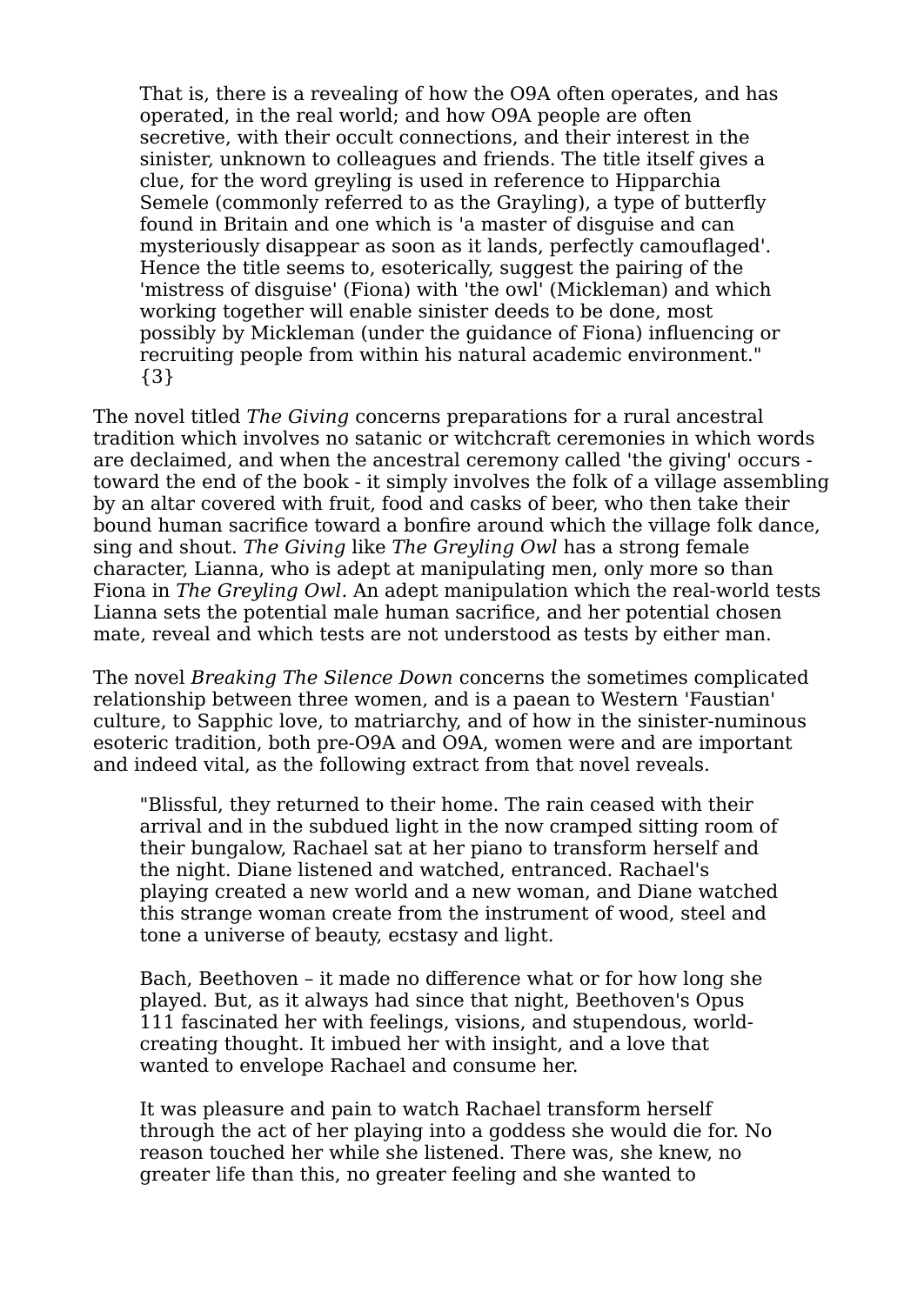immolate herself with Rachael's ecstasy, immolate world upon world with this glory and passion which no male god described.

Then the silence, while clamoured notes faded and dimmed light framed. There were no more tears Diane could cry and she waited while Rachael slowly rose and offered her hand. She – the goddess within – was smiling and Diane allowed herself to be led. The music in her head, the memories and secret dreams of youth: all were before her, embodied in flesh and she had only to kiss the slightly scented lips or see the secret wisdom hidden in the eyes to reach the summit of her life, slowly, in the dim corners of the bedroom's reflected dark."

Those who appreciate the Sinister-Numinous Aesthetic of the O9A, will understand that it is

"manifest - presenced, in the causal - in many ways, three of the most prominent being the following. (i) In the pagan rural landscapes that infuse many O9A occult rites, traditions, chants, and practices - such as the Way of the Rounwytha, the Rite of Internal Adept, and The Ceremony of Recalling; (ii) in O9A specific archetypes, from their female 'dark goddess' Baphomet, to the heroines of their sinister fiction, for example Eulalia and Lianna; and (iii) in its principle of Insight Roles, of encouraging individuals to experience in practical (exoteric) and in occult (esoteric) ways both 'the sinister' (dark) and 'the numinous' (light) aspects of their psyche, of the Occult, and 'of the world', and then melding both aspects as a prelude to transcending them." {4}

## Which is why

"in contrast to most occult fiction of the era - the 1970s and the 1980s - and previously, all of the works in The Deofel [Quintet] contain strong, independent, female characters: Susan in Falcifer, Melanie in The Temple of Satan, Lianna in The Giving, and Fiona in The Greyling Owl.

Which is not surprising given the standing of women in the esoteric traditions of the O9A. Many of the works also contain positive gay or bisexual characters: for instance Fenton in The Greyling Owl, Denise in Falcifer, and the bisexual Melanie in The Temple of Satan. In these 1970s and 1980s positive depictions and acceptance of such preference and such love as natural, the O9A was somewhat ahead of its time in the occult world and in Western societies in general, again unsurprising given the Rounwytha tradition and the liberalism of the O9A, a liberalism that the stories themselves, through their characterizations, often embody and something especially noticeable in the characters of Fenton, Timothy, and Julie, in The Greyling Owl." {3}

What does not seem to be appreciated, must less understood, by many is that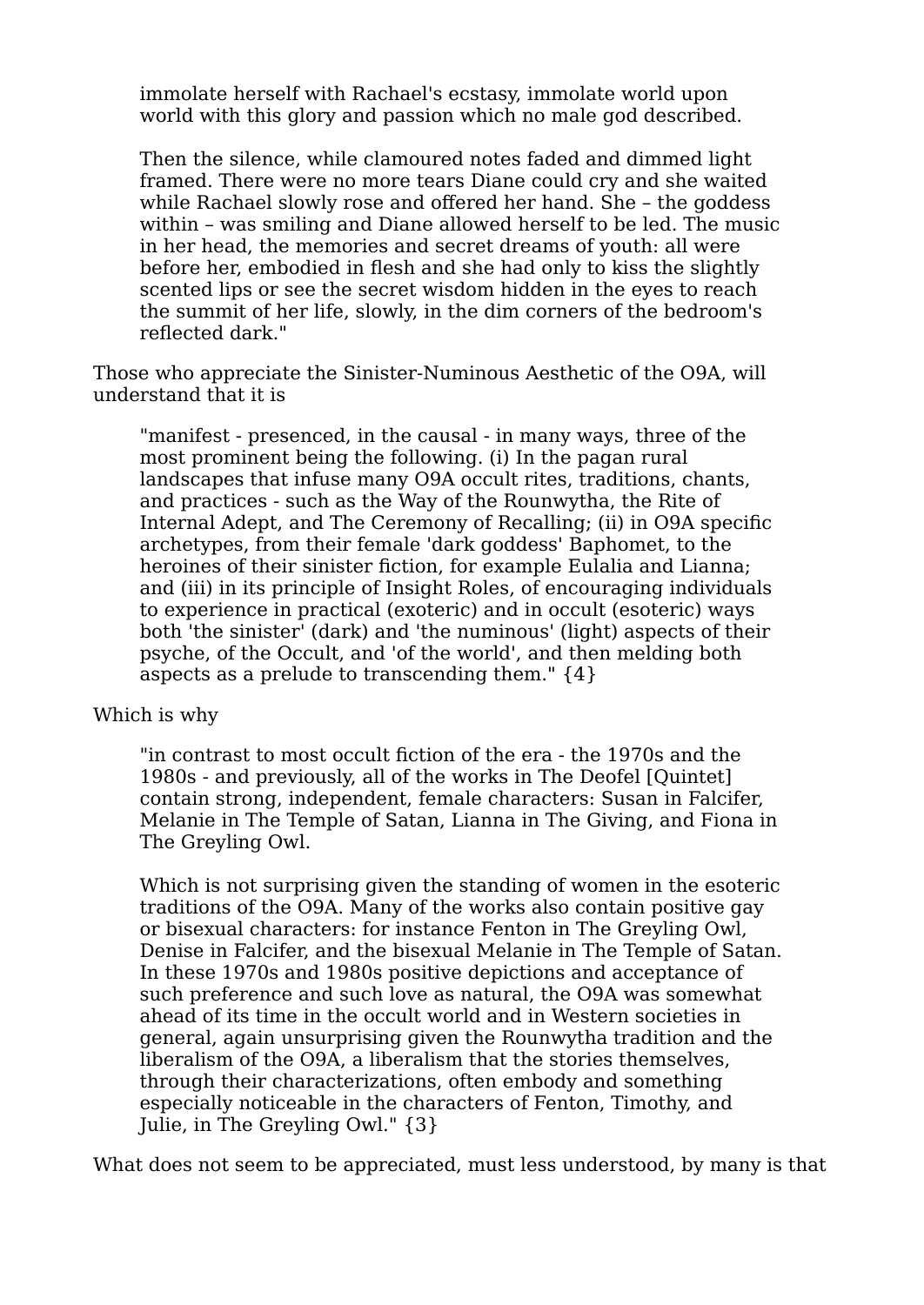The Deofel Quintet not only (i) documents in fictional form the lives and experiences of some of those who, over the past seventy or so years and both pre-O9A and O9A, have lived or strived to live in accord with the 'sinisternuminous aesthetic', but also (ii) represents the esoteric essence both of the O9A and of its modern ἄνοδος as manifest in the O9A Seven Fold Way.

Which esoteric essence is a perceiveration

"of the nameless, wordless, unity beyond our mortal, abstract, ideations of 'sinister' and 'numinous', of Left Hand Path and Right Hand Path, and also – and importantly – of 'time'. For it is our ideation of 'time' – with its assumption of a possible temporal progression, via various temporary causal forms, toward something 'better' or more 'advanced' or more 'perfect' (in personal or suprapersonal terms) – that underlies the magian/patriarchal/masculous approach that has dominated, and still dominates, Western occultism and esotericism in general, fundamental to which is a hubriatic egoism: the illusion that is the individual will." {5}

A perceiveration, and an illusion, that a novel such as *Breaking The Silence Down* seeks to express, leading as the other four novels of the Deofel Quintet do to such a perceiveration, and which perceiveration of that of those who have discovered, toward the end of their ἄνοδος, Lapis Philosophicus. For

"the 'outer secret' of the inner, the real, the living, alchemy is that the end and the result of both our apparently separate journeys is the same; the same place, the same understanding, the same knowledge. For wisdom is undivided, the same for all of us, whatever we believed or assumed when we began. Or expressed another way, lapis philosophicus is what it is, and always has been, and does what it does, and always has done, in terms of how it affects and changes those few who have succeeded in their decades-long endeavour and thus discovered it, and discovered it where it has always been hidden." {6}

## **Conclusion**

To understand and appreciate the Order of Nine Angles - in the context of Western Occultism, in the context of Satanism, in the context of alleged neo-nazi involvement by the O9A, and in the context of the pre-O9A and the O9A sinister-numinous aesthetic - requires a reading of and an understanding of the Deofel Quintet, the novels of which

"present much of the diverse aural traditions as [Anton Long] received them: as stories about people, their interactions; their 'satanic' or esoteric views and beliefs; and about certain events that involved those people. In The Deofel Quartet he simply reworked the factual material - as writers of fiction are wont to do in order to make an interesting story, in the process obscuring the identities of those involved and sometimes their place of residence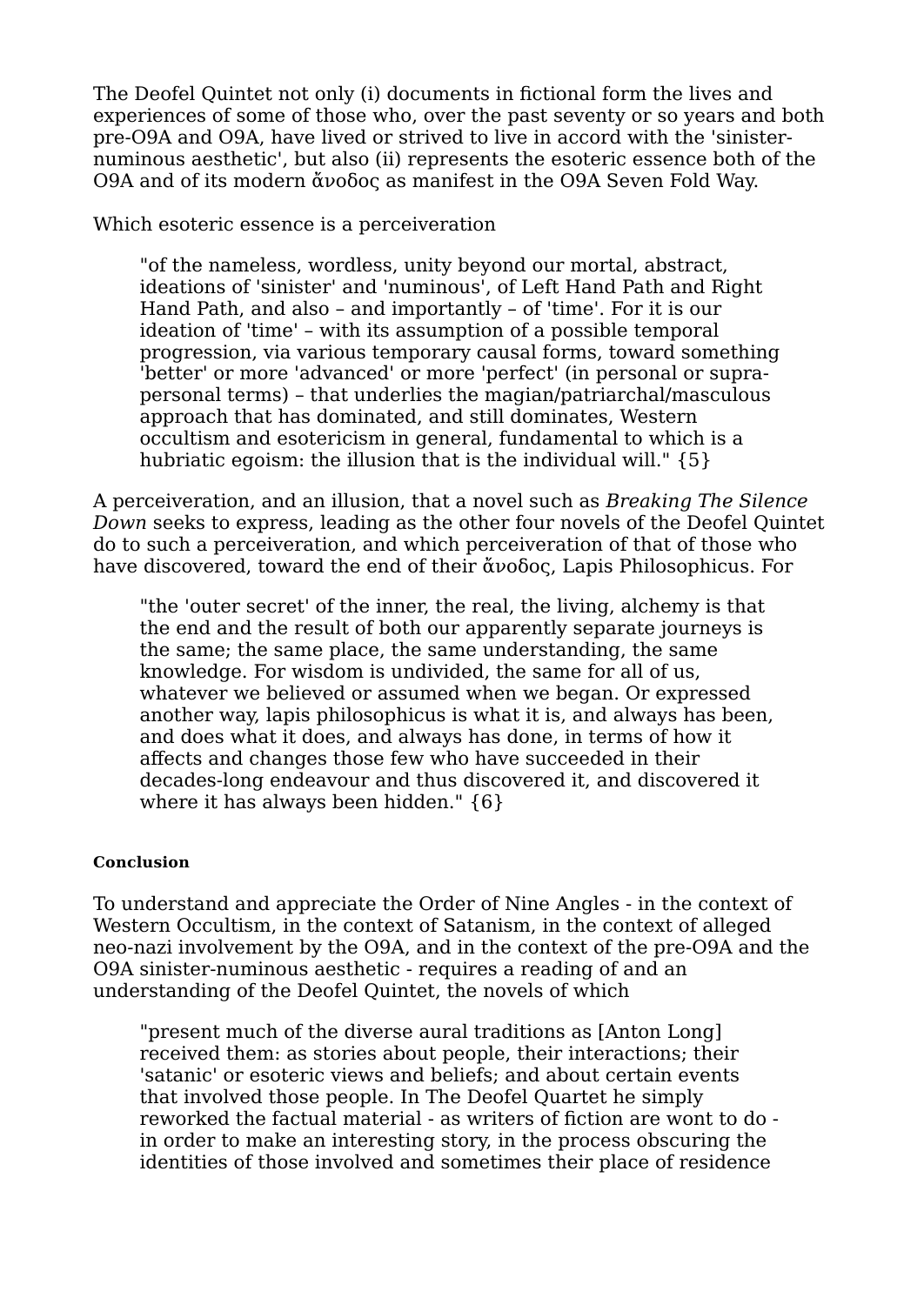or work; added some entertaining details, as in the 'astral battles' between goodies and baddies in Falcifer [...] and concatenated certain events in order to provide 'action' in a limited time-frame. Thus, the fictional stories not only compliment other O9A material but provide a 'different way into' the complex O9A mythos." {3}

For the novels in the Quintet express fundamental truths regarding, and the essence of, O9A esotericism. It is therefore apposite to describe those unfamiliar with or unappreciative of the Deofel Quintet as ignorant of O9A esotericism and thus as ignorant of what the O9A actually is and represents.

That most anti-O9A critics and all anti-O9A propagandists are unfamiliar with or in their prejudice are unappreciative of the Deofel Quintet is no surprise, given how they seem to be embedded in, and representative of, the Magian patriarchal ethos.

TWS Nexion Oxonia July 2019 ev

{1} The novels of the Quintet are available from https://omega9alpha.wordpress.com/deofel-quartet/

{2} The puffatory 'modern satanism' of Howard Stanton Levey (otherwise known as Anton LaVey) is very different from the traditional satanism of the O9A.

"The modern Satanism of Levey is based on the premise that Satan is a symbol of the carnal, the selfish, the egoistic, nature of human beings, with satanism understood as manifesting the raison d'êtres of 'might is right', of 'lex talionis', and of the individualistic ideas expressed in Ayn Rand's Objectivism [...]

The traditional Satanism of Anton Long is based on the scholarly premise that – as described in the O9A text *The Geryne of Satan* {7} – (i) hasatan – *the* satan – refers (in the Septuagint) to the chief adversary (of the so-called 'chosen ones') and to the chief schemer against those who regard themselves as the chosen people of God/Jehovah, and (ii) "a satan" historically (in the Septuagint) refers to someone who is an adversary of and who thus is pejoratively regarded (by those so opposed) as scheming, as plotting against those who regard themselves as the chosen people of God/Jehovah, with O9A satanism understood as an antinomian – amoral, heretical – means to such exeatic personal experiences as shape and evolve an individual's character and understanding." Source: *The Two Types Of Satanism*,

https://wyrdsister.wordpress.com/2018/05/08/understandingneo-volkisch-satanism/